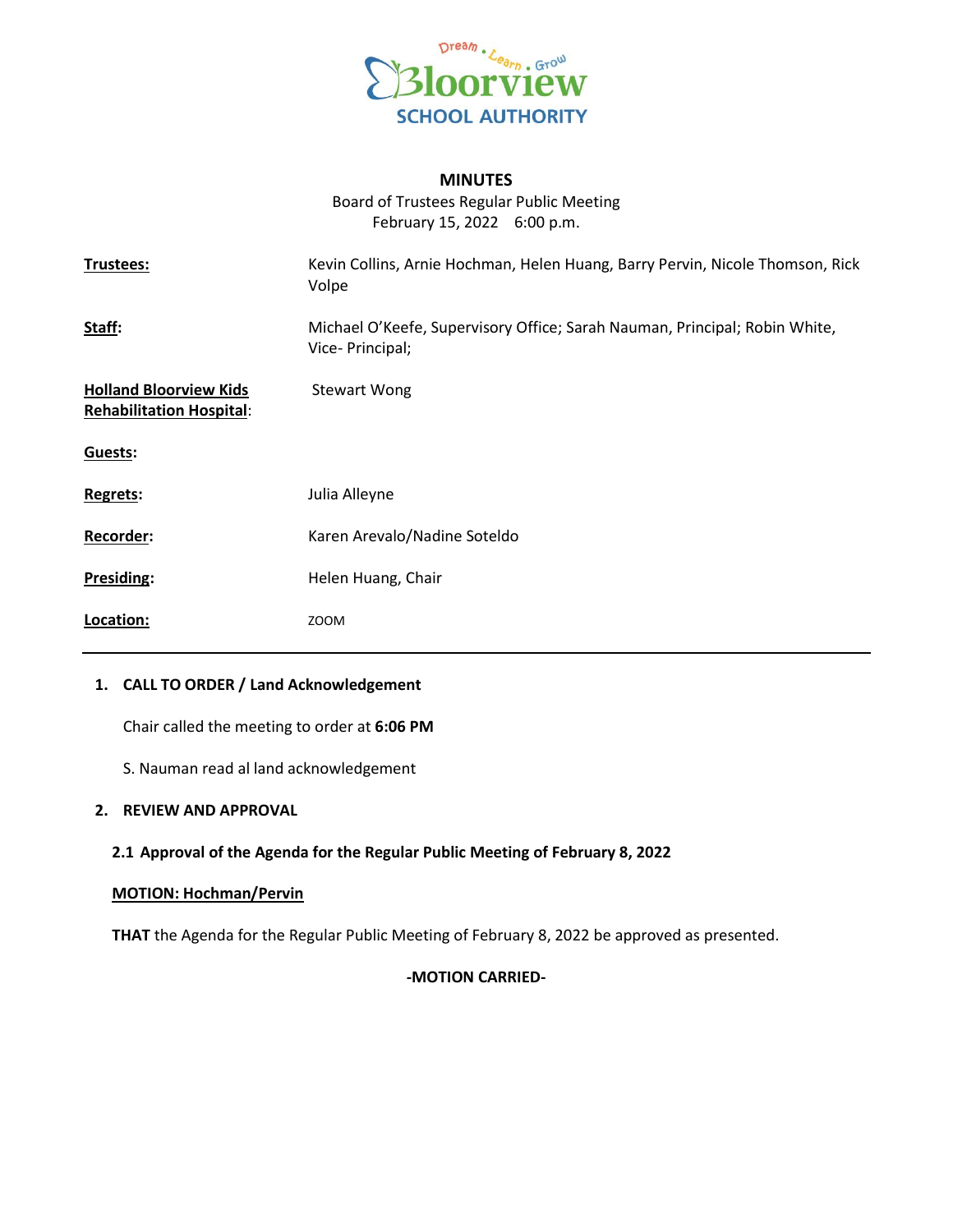# **2.2 Approval of the Minutes for the Board of Trustees Regular Public Meeting of Dec 7, 2021.**

### **MOTION: Volpe/Pervin**

**THAT** the Minutes for the Board of Trustee Regular Public Meeting of December 7, 2021 be approved as presented.

#### **-MOTION CARRIED-**

### **2.3 Approval of the Minutes for the Board of Trustees Organizational Meeting of Dec 7, 2021**

#### **MOTION: Thomson/Volpe**

**THAT** the Minutes for the Board of Trustee Organizational Meeting of December 7, 2021 be approved as presented.

### **-MOTION CARRIED-**

### **3. TRUSTEE DECLARATION OF CONFLICT OF INTEREST - None**

### **4. DELEGATIONS - None**

**5. UPDATES**

### **5.1 HOLLAND BLOORVIEW (S. Wong)**

S. Wong expressed that he would take any questions if there were any from the president's report and shared that two weeks ago Holland Bloorview along with some of their system partners and their children's health coalition that includes Sick Kids, CHEO, McMaster, London Children's Hospital, Children's Mental Health Ontario, Empowered Kids Ontario and Kids Health Alliance have together a new web resource called the Parent Homework. It is a place where parents can get their information about the vaccine and make an informed decision about getting their kids vaccinated. S. Wong encourage all members to check it out. Link was shared with members. https://parenthomework.ca/

### **5.2 PRINCIPAL'S REPORT (S. Nauman)**

S. Nauman advised that over the winter break 35 families had to be called to tell them to isolate. Coming out of winter break, the school had 30% of staff isolating.

The school returned to learning virtually on January 5<sup>th</sup> and due to staffing shortages remained virtual until January 17. On January 17, students returned on a modified plan, which saw each class having a designated day to learn virtually. All available staff were onsite, which allowed EAs to be redeployed to cover for absent colleagues while the teacher ran virtual lessons. A higher than usually absenteeism rate continues to exist but all students are back full time this week. There is one class in isolation right now.

The Ministry has changed the COVID-19 screening tools and guidance for schools. However, as we operate within a hospital, we are subject to much more restrictive guidelines for high-risk settings. This has exacerbated the staffing issue, as staff isolation periods are much longer than in a typical school. With the support of the hospital, we will continue to contact trace when/if there is a positive case, and if there were to be a case inside an IET classroom, the cohort would be sent home as we have always done. Staff wearing appropriate PPE are not be considered close contacts. Staff and students have continued access to PCR tests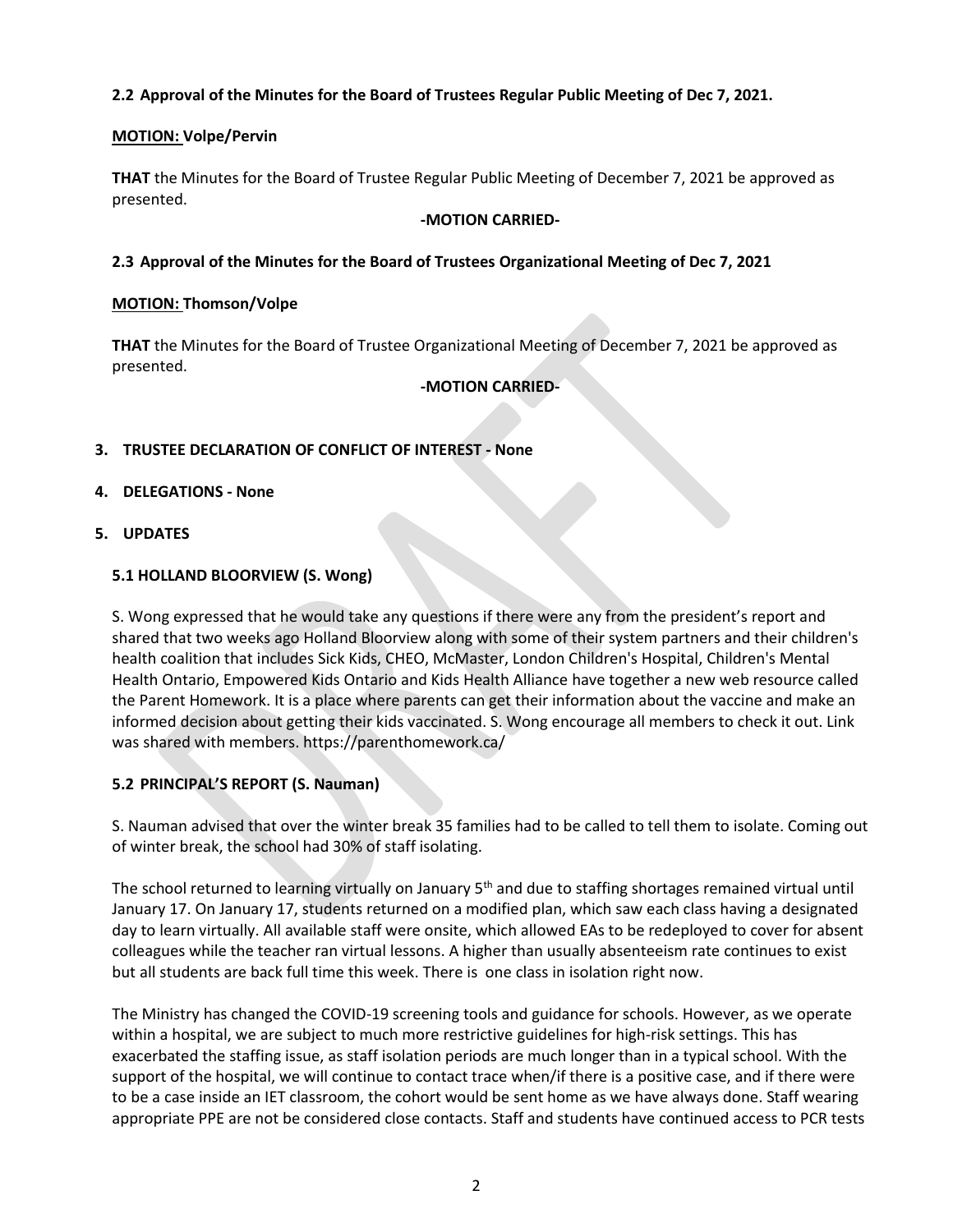through HBKRH and Sick Kids. We are very appreciative of the Occupational Health department and IPAC at Holland Bloorview for support as we navigate this wave of the pandemic.

Data is now being collected on booster doses for our staff, trustees, volunteers and faculty students. This data is updated regularly and sent to the Ministry. It also appears on our website. We are no longer required to post COVID cases on our website.

The admissions process is underway. We anticipate having approximately 24 spots and have received 41 applications. The committee is reviewing the applications and videos. Parents will be informed by early April.

Finally, a very successful Professional Development day for our EA staff included an opportunity to hear a joint presentation from BSA and CUPE on what to do when injured at work. The EA staff also participated in a consultation process to provide input on the information gathered when registering new students, and then took part in a half day online Autism Training program: Supporting Play-Based learning for Kids with ASD.

Discussion ensued.

### **5.3 SUPERVISORY OFFICER'S REPORT (M. O'Keefe)**

The Ministry of Education continues their regular teleconferences with Directors of Education (every second Thursday morning). The Minister has now resumed his calls on Tuesdays with Chairs and Directors.

The proposed school year calendar for 2022-23 must be submitted by March 1, 2022. This is earlier than in the past. The school year template has been received from the Ministry.

The Strategic Plan was originally approved to be in place until 2022 with no specific deadline within this year. The Board should begin to consider options for timing of the development of a new plan.

### 6. **ACTION/INFORMATION ITEMS**

#### **6.1 Committee reports/matters**

**(1) Policy Committee – Board Report regarding Policies reviewed**

#### **MOTION: Thomson/Volpe**

**THAT** the Board approve the following revised policies as presented:

- a. Policy GOV 002 Finance and Audit Committee b. Policy GOV 003 – Confidentiality for Trustees c. Policy GOV 006 – Trustee Appointment d. Policy GOV 007 – Legal e. Policy GOV 008 – Policy Development f. Policy CE 001 – Environmental Education
- g. Policy CE 002 Excursions
- h. Policy OPR 001 Records Management
- i. Policy OPR 002 Lock down

#### **-MOTION CARRIED-**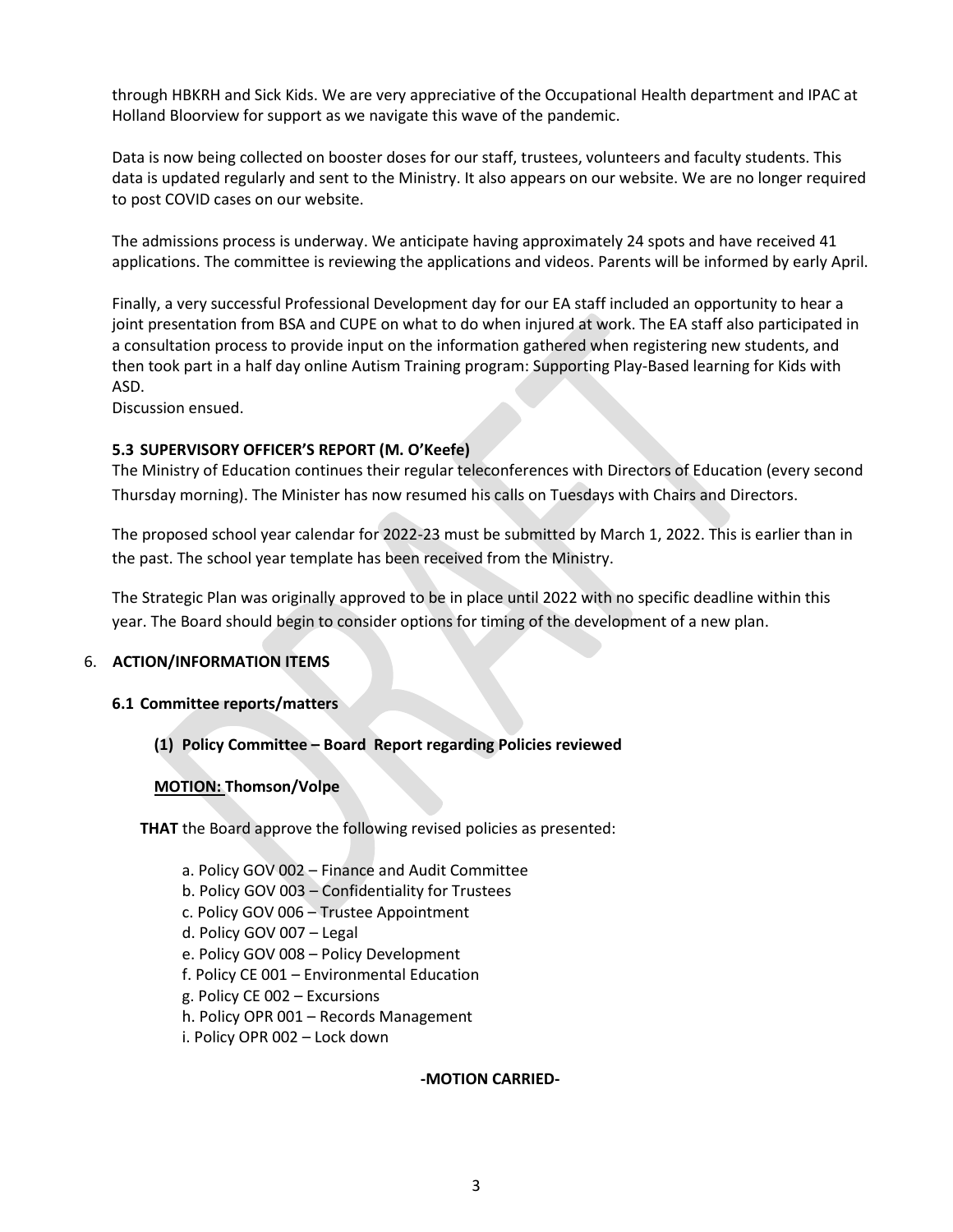### **MOTION: Pervin/Volpe**

**THAT** the Board approve new Policy SHSM 012 Anti Sex Trafficking and new procedure HS #1 Anti Sex trafficking as presented

#### **-MOTION CARRIED-**

#### **(2) Governance and Nomination Committee– Verbal report**

The committee has reviewed most of the Governance policies. The bylaws have been finalized and will be forwarded to legal counsel for review.

#### **(3) Finance and Audit Committee – Verbal report**

Deferred to the next meeting.

#### **(4) Bursary Committee – No report**

#### **(5) Ad Hoc – Research Ethics Board**

N. Thomson verbally shared a summary of the discussions regarding research to be held at the school.

Members met to discuss the opportunity for the school to collaborate with the hospital on the idea of having the research ethics board for the research institute function as a body that could provide research ethics support to the school as well

The committee wanted to make sure that it was understood that the school would still maintain accountability for making decisions around the research agenda.

The members agreed to invite a hospital representative to the next meeting.

### **6.2 Items for Discussion**

### **(1) Board report – School Year Calendar**

The proposed calendar must be submitted by March 1, 2022.

No significant deviations from the TDSB/TCDSB calendar are proposed other that scheduling one PD day before the Labour Day weekend. This provides for specialty medical training prior to the first day of school

#### **Motion: Pervin/Volpe**

That the School Year Calendar be approved as presented

#### **-Motion carried-**